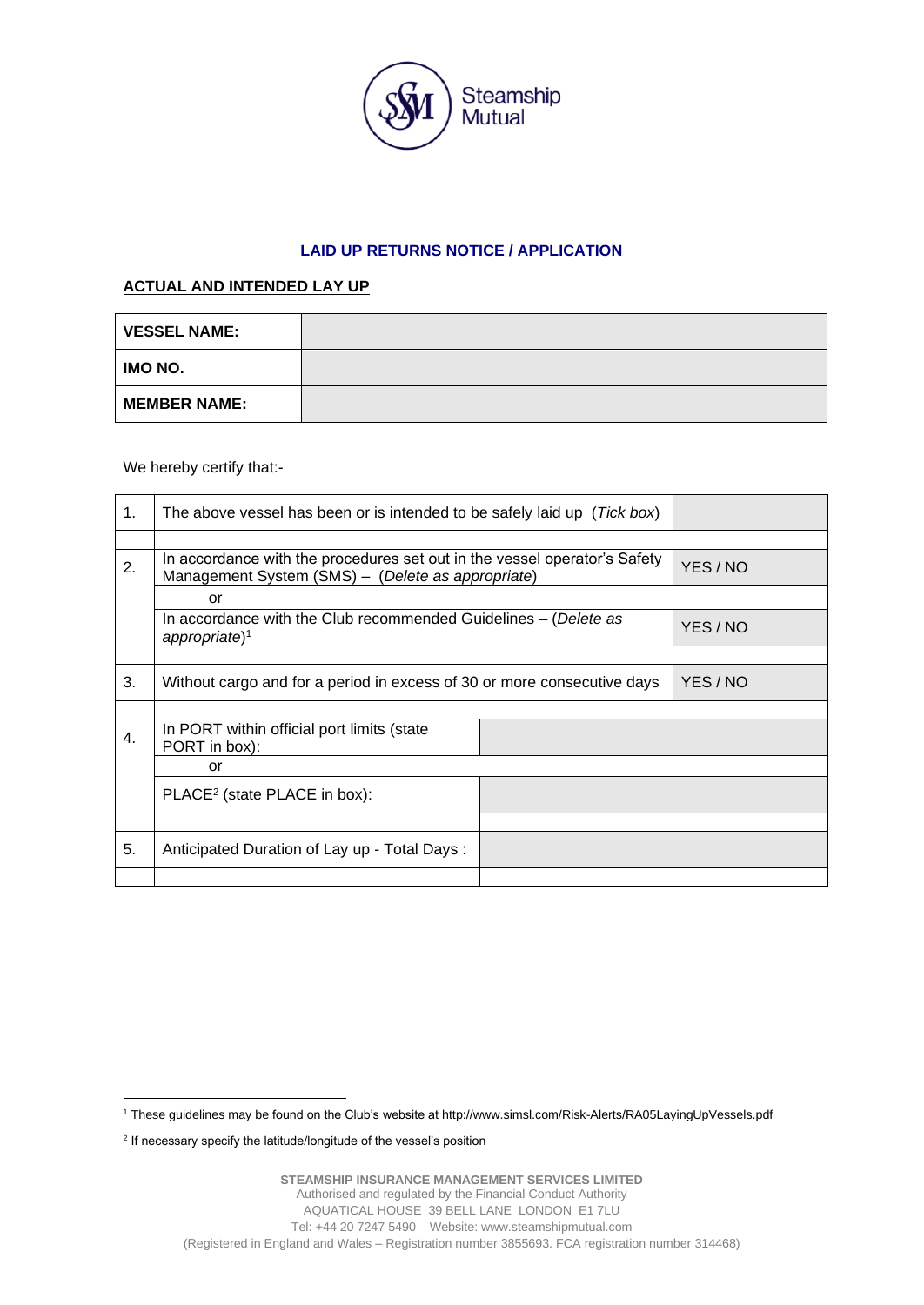| 6. | Vessel Mooring arrangements :                                  |  | (Tick box) |
|----|----------------------------------------------------------------|--|------------|
|    | <b>Berthed</b>                                                 |  |            |
|    | Anchor(s)                                                      |  |            |
|    | Buoy(s)                                                        |  |            |
|    | Alongside other vessel(s)                                      |  |            |
|    | Fixed position or swinging                                     |  |            |
|    | Other - please clarify :                                       |  |            |
| 7. | Vessel's main or auxiliary machinery in operation - (Delete as |  | YES / NO   |
|    | appropriate)                                                   |  |            |
| 8. | Crew                                                           |  |            |
|    | Number of crew on board:                                       |  |            |
|    | Number of normal trading crew:                                 |  |            |

9. WARRANTED that the above-named Member and Ship shall, whilst the Ship remains entered in the Club during the period of lay up :

9.1 continue to comply with the provisions of the Club Rules and in particular Rule 26,

and

9.2 comply with all legal and regulatory requirements imposed by the relevant authorities exercising jurisdiction over the ship in its place of lay up, including but not limited to the relevant port state(s) and harbour authorities, as well as with any conditions imposed by the ship's hull and machinery underwriters, and any requirements of the ship's classification society and flag state.